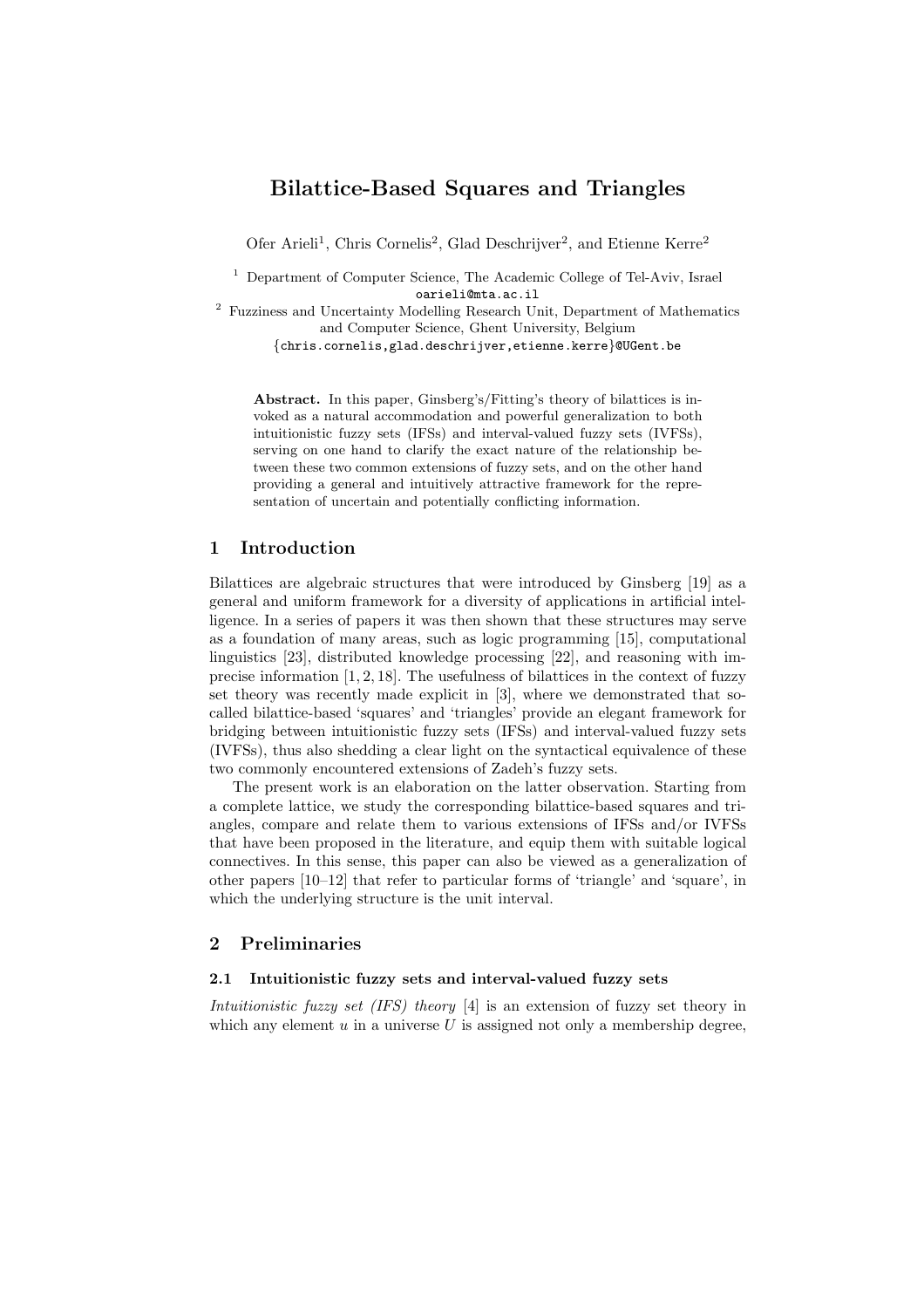$\mu_A(u)$ , but also a non-membership degree  $\nu_A(u)$ , where both degrees are drawn from the unit interval [0, 1]. While in Zadeh's fuzzy set theory [27] always  $\nu_A(u) =$  $1 - \mu_A(u)$ , in IFS theory a weaker constraint is imposed:  $\nu_A(u) \leq 1 - \mu_A(u).$ <sup>3</sup> IFSs can also be regarded as a particular kind of Goguen's L-fuzzy sets [20], i.e., as mappings from a universe U into the complete lattice  $\mathcal{L}^*$ , defined as follows:

**Definition 1.** [13]  $\mathcal{L}^* = (L^*, \leq_{L^*})$ , where  $L^* = \{(x_1, x_2) \in [0, 1]^2 \mid x_1 + x_2 \leq 1\}$ and  $(x_1, x_2) \leq_{L^*} (y_1, y_2)$  iff  $x_1 \leq y_1$  and  $x_2 \geq y_2$ .

Interval-valued fuzzy set (IVFS) theory is an alternative method of extending fuzzy set theory, motivated by the need to replace crisp, [0, 1]-valued membership degrees by intervals in  $[0, 1]$  that approximate the (unknown) membership degrees. Interval-valued fuzzy sets are also  $\mathcal{L}\text{-fuzzy sets}$ , for which the corresponding lattice is  $\mathcal{L}^{I}$ , defined as follows:

**Definition 2.** [11]  $\mathcal{L}^I = (L^I, \leq_{L^I}),$  where  $L^I = \{[x_1, x_2] \mid (x_1, x_2) \in [0, 1]^2, x_1 \leq$  $x_2$ } and  $[x_1, x_2] \leq_{L} [y_1, y_2]$  iff  $x_1 \leq y_1$  and  $x_2 \leq y_2$ .

#### 2.2 Bilattices

As noted above, bilattices are the mathematical structures used here for relating IFSs and IVFSs. We first review some basic definitions that pertain to bilattices.

**Definition 3.** [16] A pre-bilattice is a structure  $\mathcal{B} = (B, \leq_t, \leq_k)$ , such that B is a set containing at least two elements, and  $(B, \leq_t), (B, \leq_k)$  are complete lattices.

**Definition 4.** Let  $\mathcal{B} = (B, \leq_t, \leq_k)$  be a pre-bilattice.

A negation of B is a unary operation  $\neg$  on B satisfying the following properties: (1)  $\neg\neg x = x$  (2) if  $x \leq_t y$  then  $\neg x \geq_t \neg y$ , (3) if  $x \leq_k y$  then  $\neg x \leq_k \neg y$ .

A conflation of  $\beta$  is a unary operation – on B satisfying the following properties: (1) −− x = x (2) if  $x \leq_k y$  then  $-x \geq_k -y$ , (3) if  $x \leq_t y$  then  $-x \leq_t -y$ .

**Definition 5.** [19] A *bilattice* is a structure  $\mathcal{B} = (B, \leq_t, \leq_k, \neg)$ , such that  $(B, \leq_t, \leq_k)$  is a pre-bilattice with a negation  $\neg$ .

In the sequel, following the usual notations for the basic bilattice operations, we shall denote by  $\wedge$  (respectively, by  $\vee$ ) the  $\leq_t$ -meet (the  $\leq_t$ -join) and by  $\otimes$ (respectively, by ⊕) the  $\leq_k$ -meet (the  $\leq_k$ -join) of a bilattice B. f and t denote the  $\leq_t$ -extreme elements, and  $\perp$ ,  $\top$  denote the  $\leq_k$ -extreme elements. Intuitively, these elements can be perceived as 'false', 'true', 'unknown' (i.e., neither true nor false) and 'contradictory' (both true and false), respectively. The two partial orders  $\leq_t$  and  $\leq_k$  are taken to represent differences in the degree of truth and in the amount of information (respectively), conveyed by a given assertion.

**Proposition 1.** Let  $\mathcal{B} = (B, \leq_t, \leq_k, \neg)$  be a bilattice.

<sup>&</sup>lt;sup>3</sup> The 'intuitionistic' characterizations of this approach should be understood here in a 'broad' sense, as it loosely denies the law of excluded middle. This approach bears no relationship to the conservative extension of intuitionistic logic [24].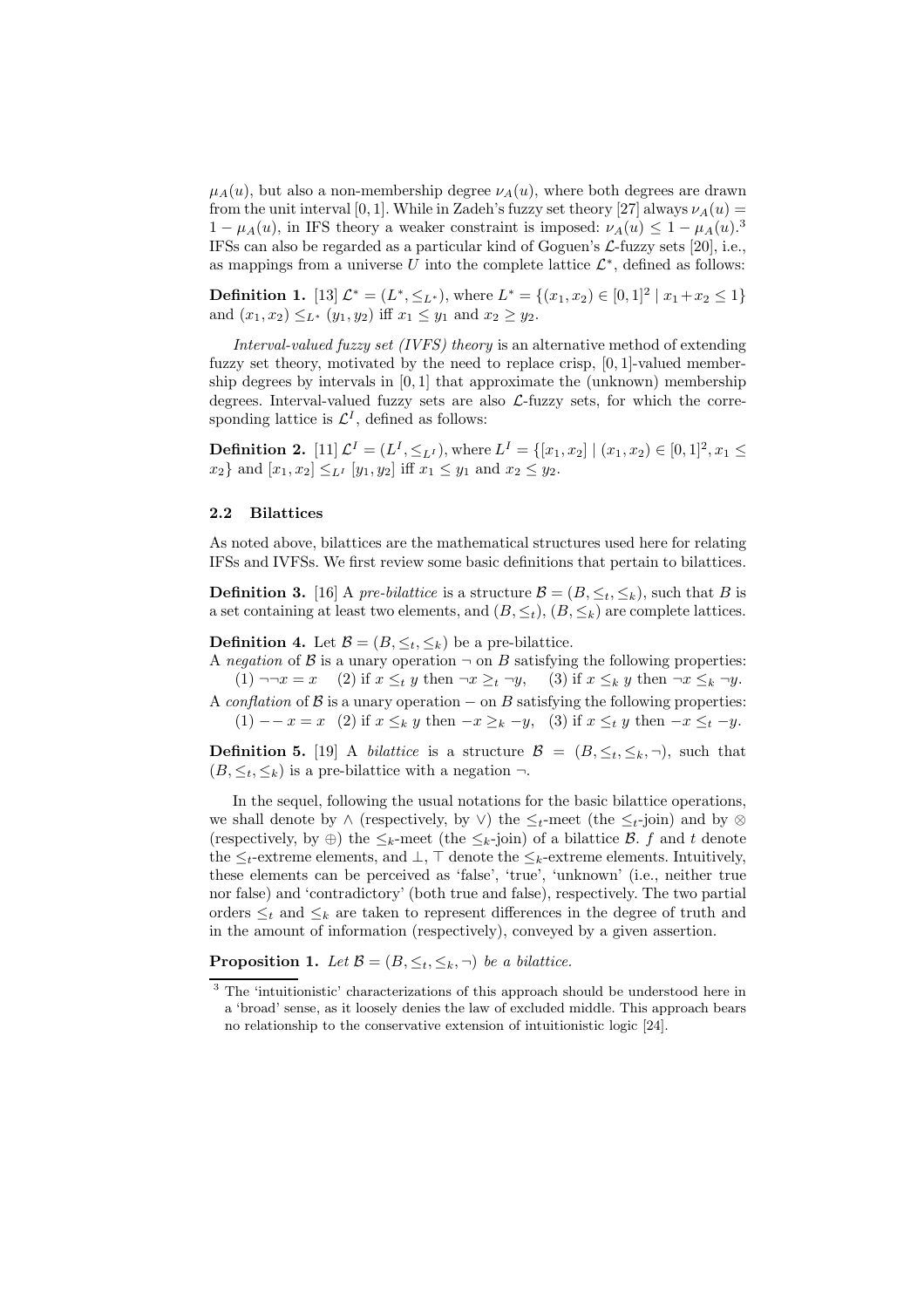- a) [19] For every  $x, y$  in B:  $\neg(x \land y) = \neg x \lor \neg y, \ \neg(x \lor y) = \neg x \land \neg y, \ \neg(x \otimes y) = \neg x \otimes \neg y, \ \neg(x \oplus y) = \neg x \oplus \neg y.$  $\neg f = t$ ,  $\neg t = f$ ,  $\neg \bot = \bot$ ,  $\neg T = \top$ .
- b) [16] If B has conflation  $-$ , then, for every x, y in B:  $-(x\wedge y)=-x\wedge-y, -(x\vee y)=-x\vee-y, -(x\otimes y)=-x\oplus-y, -(x\oplus y)=-x\otimes-y.$  $-\dot{f} = \dot{f}, -t=t, -\perp = \overline{\perp}, -\top = \perp.$

**Definition 6.** A bilattice  $\mathcal{B} = (B, \leq_t, \leq_k, \neg)$  is *distributive* [19] if all the (twelve) possible distributive laws concerning  $\land$ ,  $\lor$ ,  $\otimes$ , and  $\oplus$  hold.

Following Fitting [14], we consider a special kind of distributive bilattices.

**Definition 7.** A distributive bilattice  $\mathcal{B} = (B, \leq_t, \leq_k, \neg)$  with a conflation – that commutes with  $\neg$  is called *classical*, if  $x \lor -\neg x = t$  for every x in B.

# 3 Relating IFSs and IVFSs through bilattices

In this section, we introduce a general context featuring a number of bilatticebased structures to relate and generalize the IFS/IVFS constructs  $\mathcal{L}^*$  and  $\mathcal{L}^I$ , as well as some of their extensions.

**Definition 8.** [19] Let  $\mathcal{L} = (L, \leq_L)$  be a complete lattice. A (bilattice-based) square is a structure  $\mathcal{L}^2 = (L \times L, \leq_t, \leq_k, \neg),$ <sup>4</sup> where  $\neg(x_1, x_2) = (x_2, x_1)$ , and

- (1)  $(x_1, x_2) \leq_t (y_1, y_2) \Leftrightarrow x_1 \leq_L y_1 \text{ and } x_2 \geq_L y_2$ ,
- (2)  $(x_1, x_2) \leq_k (y_1, y_2) \Leftrightarrow x_1 \leq_L y_1 \text{ and } x_2 \leq_L y_2.$

An element  $(x_1, x_2)$  of a square  $\mathcal{L}^2$  may intuitively be understood such that  $x_1$ represents the amount of belief for some assertion, and  $x<sub>2</sub>$  is the amount of belief against it. This corresponds to Atanassov's idea [4] of distinguishing between a membership component  $\mu_A(u)$  and a non-membership component  $\nu_A(u)$ , with the amendment that in the case of a square no restriction like  $\mu_A(u)+\nu_A(u) \leq 1$ for every u in U is imposed. Note also that the  $\leq_t$ -ordering of  $\mathcal{L}^2$  is completely in line with the partial order of  $\mathcal{L}^*$ ; the  $\leq_k$ -ordering additionally discriminates couples in  $L^2$  according to the amount of information they carry<sup>5</sup>.

Denoting the join and meet operations of the complete lattice  $\mathcal L$  by  $\Box$  and  $\Box$ , respectively, we have, for  $(x_1, x_2), (y_1, y_2)$  in  $L^2$ ,

$$
(x_1, x_2) \land (y_1, y_2) = (x_1 \sqcap y_1, x_2 \sqcup y_2), (x_1, x_2) \lor (y_1, y_2) = (x_1 \sqcup y_1, x_2 \sqcap y_2)
$$

$$
(x_1, x_2) \otimes (y_1, y_2) = (x_1 \sqcap y_1, x_2 \sqcap y_2), (x_1, x_2) \oplus (y_1, y_2) = (x_1 \sqcup y_1, x_2 \sqcup y_2)
$$

Moreover, denoting  $0_L = \inf L$  and  $1_L = \sup L$ , it holds that  $\perp_{\mathcal{L}^2} = (0_L, 0_L)$ ,  $\top_{\mathcal{L}^2} = (1_{\mathcal{L}}, 1_{\mathcal{L}}), t_{\mathcal{L}^2} = (1_{\mathcal{L}}, 0_{\mathcal{L}}), \text{ and } f_{\mathcal{L}^2} = (0_{\mathcal{L}}, 1_{\mathcal{L}}).$  When  $\mathcal{N}$  is an involution of  $\mathcal{L}$ , then  $-\mathcal{N}(x_1, x_2) = (\mathcal{N}(x_2), \mathcal{N}(x_1))$  is a conflation of  $\mathcal{L}^2$ .

It is easy to verify that every square  $\mathcal{L}^2$  is distributive when  $\mathcal L$  is distributive.

<sup>4</sup> Incidentally, Ginsberg considered slightly more general structures defined on the cartesian product of two not necessarily equal complete lattices.

<sup>&</sup>lt;sup>5</sup> Note also that the  $\leq_k$ -order of a square appears to correspond to the partial order of  $\mathcal{L}^I$ .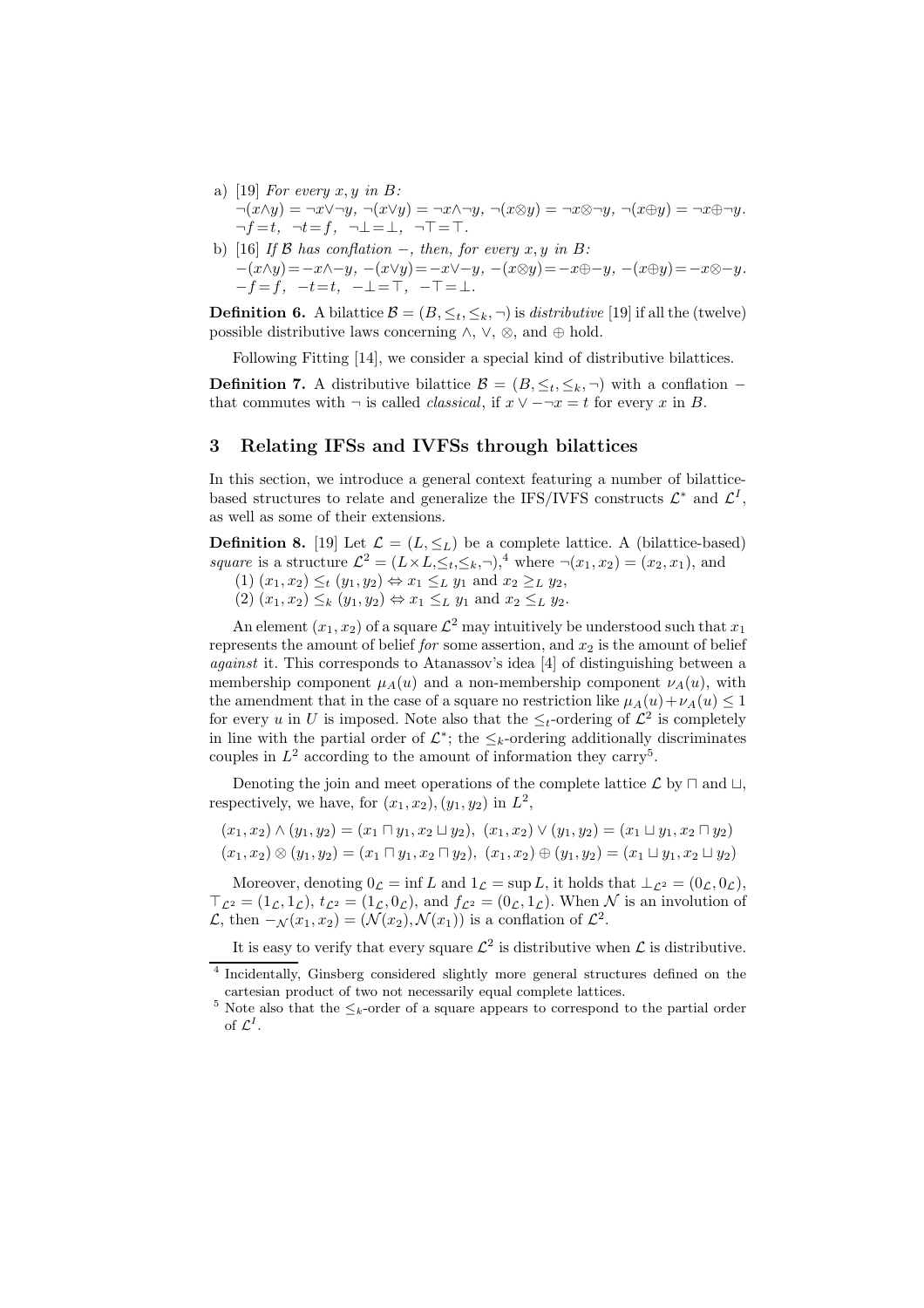*Example 1.* Let  $\mathcal{L}_2 = (\{0,1\}, \leq)$  and  $\mathcal{L}_3 = (\{0, \frac{1}{2}, 1\}, \leq)$ , with  $\leq$  in each case the usual ordering. The bilattices  $\mathcal{L}_2^2$  and  $\mathcal{L}_3^2$  are shown in Figure 1. In the literature, these structures are commonly referred to as  $\mathcal{FOUR}$  (after Belnap's [6, 7] original four-valued logic) and  $\mathcal{NINE}$  (see, e.g., [1, 2]), respectively. Both these bilattices are distributive, and  $F\mathcal{OUP}$  is also classical, while  $\mathcal{NINE}$  is not. An example of a square with an infinite amount of elements is, for instance,  $([0, 1], \leq)^2$ .



Fig. 1. The bilattices  $\mathcal{L}_2^2$  and  $\mathcal{L}_3^2$ 

The second bilattice-based structure investigated here is due to Fitting [16]. **Definition 9.** Let  $\mathcal{L} = (L, \leq_L)$  be a complete lattice, and  $I(L) = \{[x_1, x_2] \mid$  $(x_1, x_2) \in L^2, x_1 \leq_L x_2$ . A (bilattice-based) triangle is a structure  $\mathcal{I}(\mathcal{L}) =$  $(I(L), \leq_t, \leq_k)$ , where

 $(1)$   $[x_1, x_2] \leq_t [y_1, y_2] \Leftrightarrow x_1 \leq_L y_1 \text{ and } x_2 \leq_L y_2,$ 

 $(2)$   $[x_1, x_2] \leq_k [y_1, y_2] \Leftrightarrow x_1 \leq_L y_1 \text{ and } x_2 \geq_L y_2.$ 

Note that a triangle  $\mathcal{I}(\mathcal{L})$  is in fact not a (pre-)bilattice, since the substructure  $(I(L), \leq_k)$  is not a lattice (the supremum of any two elements does not necessarily exist). Still, triangles are very much in the same spirit as bilattices, since the  $\leq_k$ -ordering also represents differences in the amount of information that each interval exhibits.

*Example 2.* The triangles  $\mathcal{I}(\mathcal{L}_2)$  and  $\mathcal{I}(\mathcal{L}_3)$  are shown in Figure 2. When  $\mathcal{L}$  is the unit interval with the usual ordering,  $\mathcal{I}(\mathcal{L})$  is a structure that extends the lattice  $\mathcal{L}^I$  in the sense that  $\mathcal{L}^I$  is exactly  $(I([0,1]), \leq_t)$ . Moreover,  $\mathcal{I}(\mathcal{L})$  also contains the partially ordered set  $(I([0, 1]), \leq_k)$  that orders intervals according to their exactness.

**Definition 10.** [16] Let  $\mathcal{B} = (B, \leq_t, \leq_k, \neg)$  be a bilattice with a conflation −. An element x in B is called *exact* with respect to this conflation if  $x = -x$ ; it is consistent if  $x \leq_k -x$ .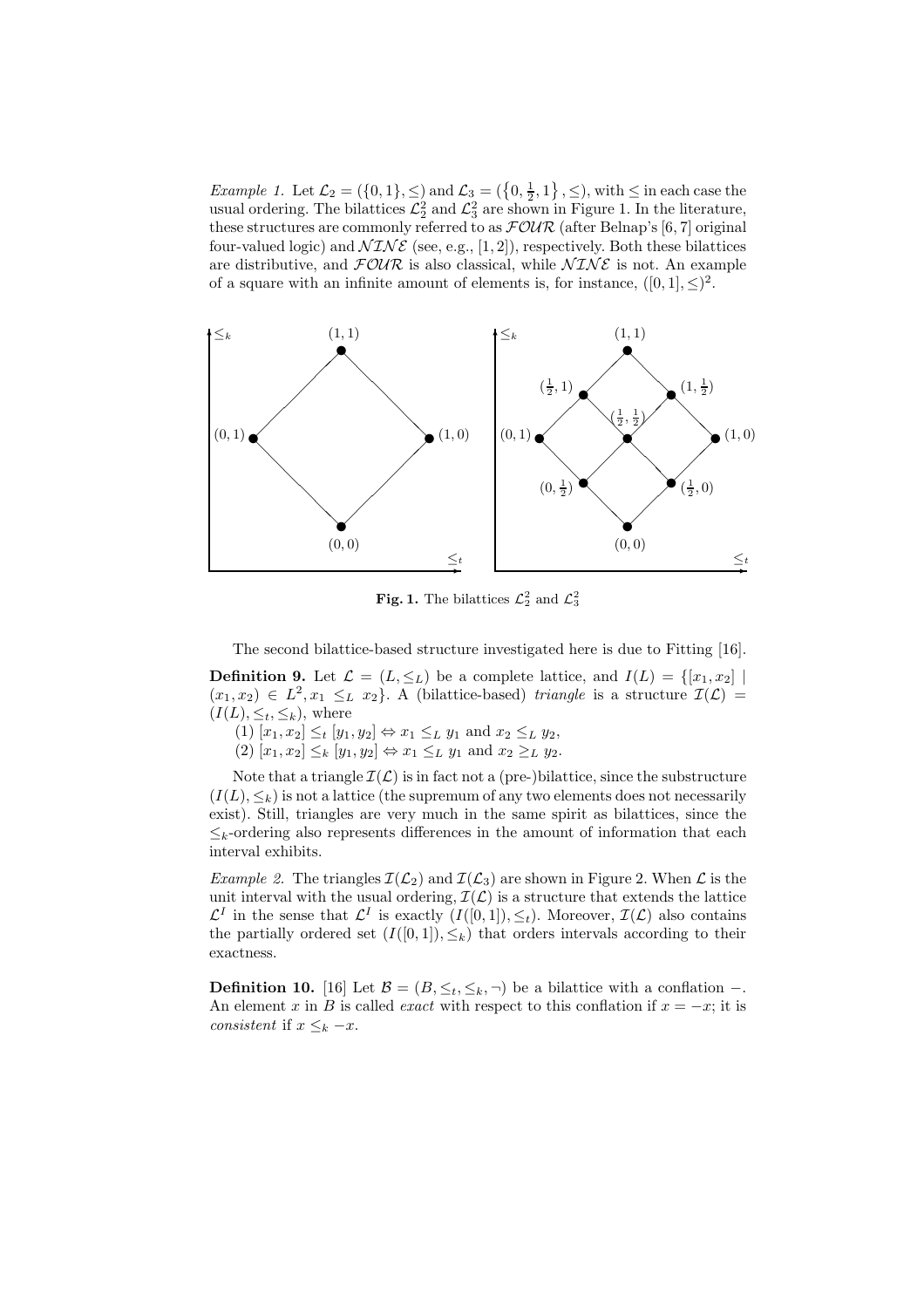

Fig. 2. The triangles  $\mathcal{I}(\mathcal{L}_2)$  and  $\mathcal{I}(\mathcal{L}_3)$ 

Intuitively, exact elements exhibit precise information, while the consistent ones endorse non-contradictory evidence about their assertions.

**Definition 11.** Let – be a conflation of a bilattice  $\mathcal{B} = (B, \leq_t, \leq_k, \neg)$ . Denote by  $C^-(\mathcal{B})$  the substructure of  $\mathcal B$  with the consistent elements (w.r.t. –) of  $B$ .

The following proposition relates squares and triangles:

**Proposition 2.** [16] Suppose that  $\mathcal{L}$  is a complete lattice with an involution  $\mathcal{N}$ . Then  $\mathcal{I}(\mathcal{L})$  is isomorphic to  $\mathcal{C}^{-\mathcal{N}}(\mathcal{L}^2)$ .

The isomorphism f between  $\mathcal{I}(\mathcal{L})$  and  $\mathcal{C}^{-N}(\mathcal{L}^2)$  for Proposition 2 is given by  $f([x_1, x_2]) = (x_1, \mathcal{N}(x_2))$ . If L is the unit interval,  $f([x_1, x_2]) = (x_1, 1-x_2)$ , which is the transformation considered in [10] for switching between IVFSs and IFSs. The above result shows that the same transformation is useful not only for relating  $\mathcal{L}^I$  and  $\mathcal{L}^*$  (i.e., when the underlying lattice is the unit interval), but also for any complete lattice with an involution.

The result above may also serve as a clarification of Atanassov's decision to consider only the elements  $(x_1, x_2)$  in  $[0, 1]^2$  s.t.  $x_1 + x_2 \leq 1$ : these are exactly the consistent elements of  $[0,1]^2$ , when the conflation is defined in  $[0,1]^2$ , by  $-(x_1, x_2) = (1 - x_2, 1 - x_1)$ . The fact that we consider super-lattices of  $\mathcal{L}^*$  (i.e., all the elements in  $[0, 1]^2$  are considered) allows us to introduce elements such as  $(x_1, x_2) = (1, 1)$ , in which the membership degree  $(x_1)$  and the non-membership degree  $(x_2)$  are both maximal, so we have a totally inconsistent belief in this case. As an important aspect of fuzzy set theory is reasoning with uncertainty, such values should not be ruled out.

*Note 1.* In [5], Atanassov introduced a pair of bijections between  $L^*$  and  $[0,1]^2$ , which at first glance seems to shatter the remarks made above that the latter is a more expressive structure. It was shown in [11], however, that these bijections do not preserve order and hence they do *not* constitute an isomorphism between  $\mathcal{L}^*$ and  $([0,1]^2, \leq_t)$ . The following proposition generalizes this result to any complete lattice  $\mathcal L$  with an involution  $\mathcal N$ .

**Proposition 3.** For a complete lattice  $\mathcal{L} = (L, \leq_L)$  with an involution N, the structures  $\mathcal{L}^2$  and  $\mathcal{C}^{-\mathcal{N}}(\mathcal{L}^2)$  are not isomorphic.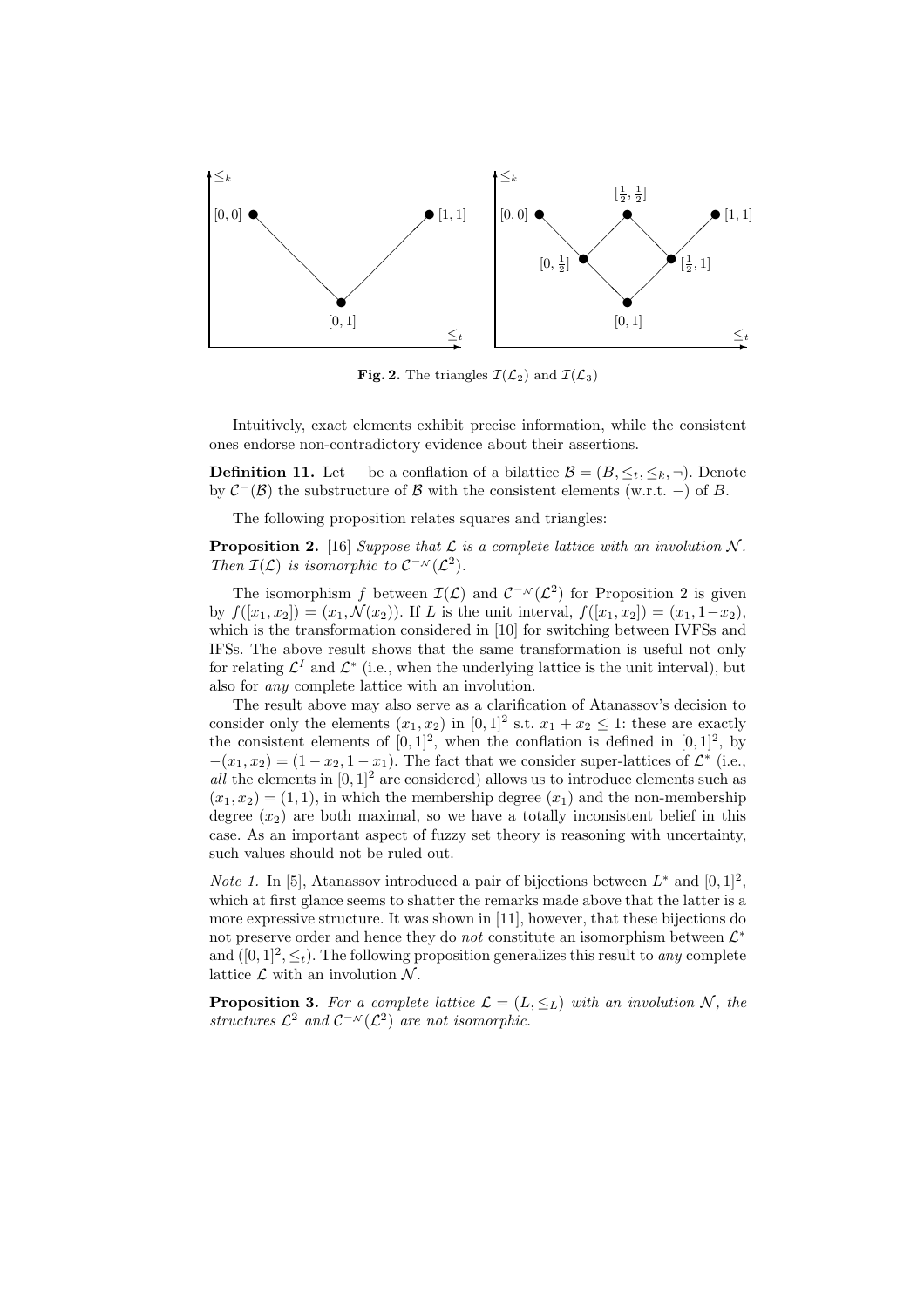## 4 Graded (bilattice-based) logical connectives

In this section we recall some common extensions to  $\mathcal{L}\text{-fuzzy set theory of the}$ main connectives of classical logic, and show how they can be related to bilattices. In what follows  $\mathcal{L} = (L, \leq_L)$  is a complete lattice,  $0_{\mathcal{L}} = \inf L$  and  $1_{\mathcal{L}} = \sup L$ .

#### 4.1 Negation

**Definition 12.** A negator on L is any  $\leq_L$ -decreasing mapping  $\mathcal{N}: L \to L$ satisfying  $\mathcal{N}(0_{\mathcal{L}}) = 1_{\mathcal{L}}$  and  $\mathcal{N}(1_{\mathcal{L}}) = 0_{\mathcal{L}}$ . If, for every x in L,  $\mathcal{N}(\mathcal{N}(x)) = x$ , then  $\mathcal N$  is called an *involutive negator* on  $\mathcal L$ .

The operation  $\neg$  in Definition 5 is an involutive negator on the lattice  $(B, \leq_t)$ . Therefore, the operation  $\neg$ , defined on the square  $\mathcal{L}^2$  by  $\neg(x_1, x_2) = (x_2, x_1)$ , is an involutive negator on  $(L^2, \leq_t)$ . If a bilattice B has a conflation –, then by its definition this operation is an involutive negator on the lattice  $(B, \leq_k)$ .

Suppose now that  $\mathcal N$  is an involutive negator on  $\mathcal L$ . Then, as we have shown above, a conflation  $-\mathcal{N}$  of  $\mathcal{L}^2$  may be defined by  $-\mathcal{N}(x_1, x_2) = (\mathcal{N}(x_2), \mathcal{N}(x_1)).$ In this case, another natural negator  $\sim_{\mathcal{N}}$  on  $(L^2, \leq_t)$  is obtained by combining  $\neg$  and  $-\mathcal{N}$  as follows:  $\sim_{\mathcal{N}}(x_1, x_2) = \neg \neg_{\mathcal{N}}(x_1, x_2) = (\mathcal{N}(x_1), \mathcal{N}(x_2)).$ 

One might wonder if there exist other 'interesting' negators apart from the prototypical ones described above. In [12] it was shown however that for the particular structure  $([0, 1]^2, \leq_t)$  all involutive negators can be generated by simple transformations of the two basic choices  $\neg$  and  $\sim \mathcal{N}$ . The next proposition is a generalization of that result to squares.

**Definition 13.** For  $x = (x_1, x_2)$  in  $L^2$ , denote:  $pr_1(x) = x_1$  and  $pr_2(x) = x_2$ .

**Proposition 4.** Let  $\mathcal{L} = (L, \leq_L)$  be a chain. An operation  $\mathfrak{N}$  is an involutive negator on  $(L^2, \leq_t)$  iff either

$$
\mathfrak{N}(x_1, x_2) = (\mathcal{N}_1(x_1), \mathcal{N}_2(x_2))
$$
\n(1)

where  $\mathcal{N}_1$  and  $\mathcal{N}_2$  are two involutive negators on  $\mathcal L$  such that  $\mathcal{N}_1(x) = pr_1\mathfrak{N}(x, 0_{\mathcal{L}})$ and  $\mathcal{N}_2(x) = pr_2 \mathfrak{N}(0_{\mathcal{L}}, x)$ , or

$$
\mathfrak{N}(x_1, x_2) = (\varphi(x_2), \varphi^{-1}(x_1))
$$
\n(2)

where  $\varphi$  is an increasing permutation of  $\mathcal L$  such that  $\varphi(x) = pr_1 \mathfrak{N}(0_\mathcal{L}, x)$ .

Clearly,  $\sim_{\mathcal{N}}$  is obtained from Expression (1) where  $\mathcal{N} = \mathcal{N}_1 = \mathcal{N}_2$ , and  $\neg$  is obtained from Expression (2) where  $\varphi$  is the identity permutation of L.

One of the advantages of  $\sim_N$  is that it preserves the following weakened version of the law of the excluded middle.

**Definition 14.** An involutive negator  $\mathcal N$  on  $\mathcal L$  is called *Kleene negator*, if for all  $x, y$  in  $L, x \wedge_L \mathcal{N}(x) \leq_L y \vee_L \mathcal{N}(y)$ .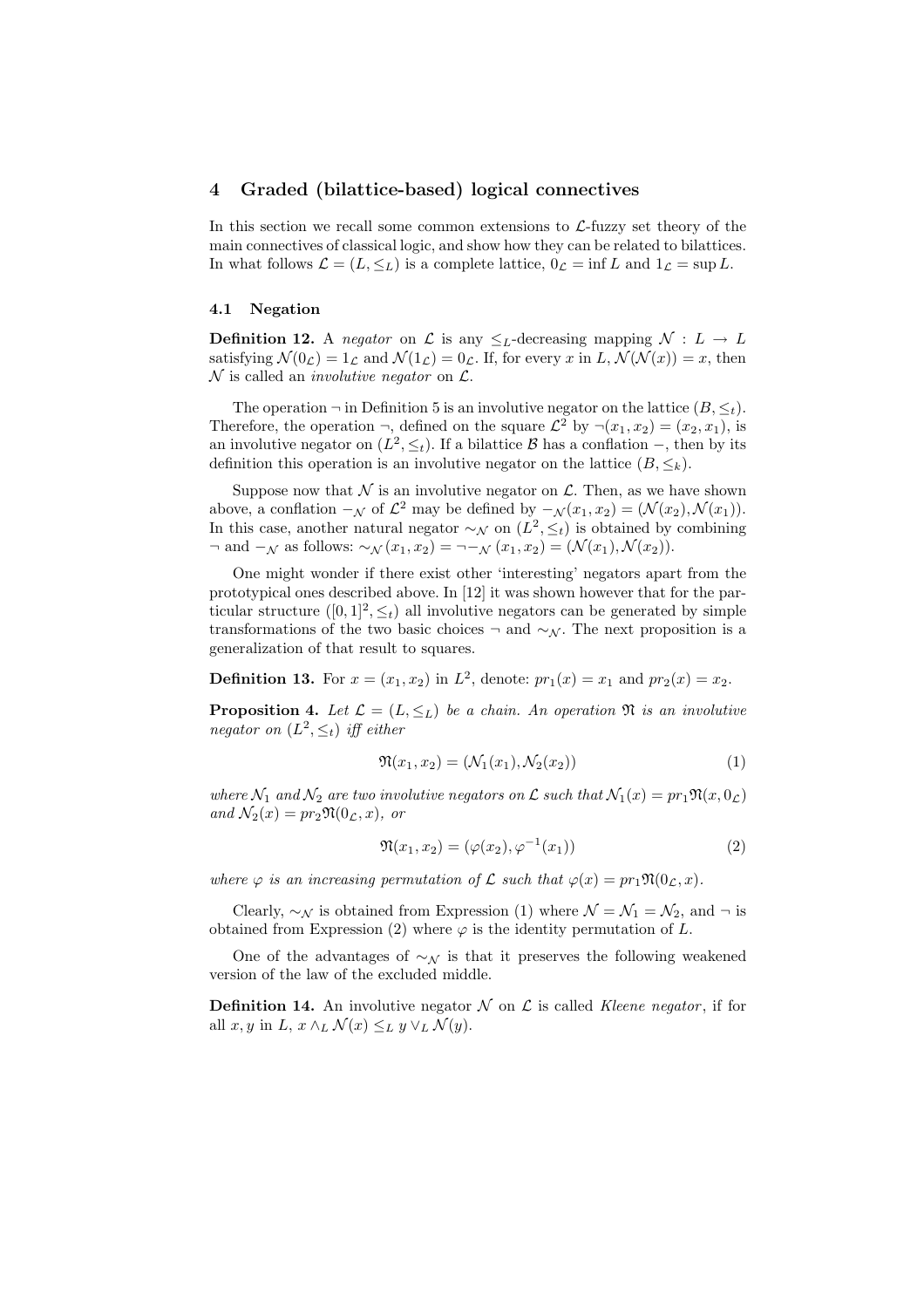The intuition here is that even when the excluded middle or contradiction law do not hold, 'intended' contradictions should not surpass 'intended' tautologies.

**Proposition 5.** If N is a Kleene negator on  $\mathcal{L}$ , then  $\sim_N$  is a Kleene negator on  $(L^2, \leq_t)$ .

Unlike  $\sim \mathcal{N}$ , the negator  $\neg$  never satisfies Kleene's condition (to see this, consider, for instance,  $(x_1, x_2) = (1_{\mathcal{L}}, 1_{\mathcal{L}})$  and  $(y_1, y_2) = (0_{\mathcal{L}}, 0_{\mathcal{L}})$ . On the other hand, ∼<sup>N</sup> also has some disadvantages. For instance, it cannot serve as a (bilattice) negation on  $\mathcal{L}^2$  in the sense of Definition 5, since it does not preserve the  $\leq_k$ order (In  $\mathcal{L}_2^2$ , for example, although  $(1,0) \leq_k (1,1)$ , still  $\sim_{\mathcal{N}} (1,0) \nleq_k \sim_{\mathcal{N}} (1,1)$ ).

Consider now negators in triangles  $\mathcal{I}(\mathcal{L})$ , or — equivalently — the substructure  $\mathcal{C}^{-\mathcal{N}}(\mathcal{L})$ . By the following proposition, it is rather straightforward to find an analogous definition of  $\neg$  for these structures, while for  $\sim_{\mathcal{N}}$  this is not possible.

**Proposition 6.** Let  $\mathcal{L}$  be a complete lattice with an involutive negator  $\mathcal{N}$ . Then  $\mathcal{C}^{-N}(\mathcal{L})$  is closed under  $\neg$  but not under  $\sim_{\mathcal{N}}$ .

Thus, for the negator  $\neg$ , a corresponding triangle operation may be obtained by applying the isomorphism  $f([x_1, x_2]) = (x_1, \mathcal{N}(x_2))$ , used in the context of Proposition 2, to obtain an operation  $\mathfrak N$  defined, for every  $[x_1, x_2]$  in  $I(L)$ , by

$$
\mathfrak{N}([x_1, x_2]) = [\mathcal{N}(x_2), \mathcal{N}(x_1)].
$$
\n(3)

As  $[\mathcal{N}(x_2), \mathcal{N}(x_1)]$  is an interval,  $\mathfrak{N}$  is an involutive negator on  $(I(L), \leq_t)$ .

Next we show, as we did for squares (cf. Proposition 4), that Expression (3) is a characterization of involutive negators in many common triangles:

**Definition 15.** For  $x = [x_1, x_2] \in I(L)$ , denote:  $l(x) = x_1$  and  $r(x) = x_2$ .

**Proposition 7.** Let  $\mathcal{L} = (L, \leq_L)$  be a chain with at least four elements. An operation  $\mathfrak N$  is an involutive negator on  $(I(L), \leq_t)$  iff  $\mathfrak N([x_1, x_2]) = [\mathcal N(x_2), \mathcal N(x_1)],$ where N is an involutive negator on L such that  $\mathcal{N}(x) = r(\mathfrak{N}[x, 1_{\mathcal{L}}]) = l(\mathfrak{N}[0_{\mathcal{L}}, x])$ .

Proposition 7 is not true unless the chain  $\mathcal L$  has at least four elements:

*Example 3.* Consider a mapping N on  $(I(L_3), \leq_t)$ , defined as follows:

$$
\mathcal{N}([x_1, x_2]) = \begin{cases} \left[\frac{1}{2}, \frac{1}{2}\right] & \text{if } [x_1, x_2] = [0, 1] \\ [0, 1] & \text{if } [x_1, x_2] = \left[\frac{1}{2}, \frac{1}{2}\right] \\ [1 - x_2, 1 - x_1] & \text{otherwise} \end{cases}
$$

It is easy to check that this is an involutive negator on  $(I(L_3), \leq_t)$ , which is not of the form of Expression (3) (thus it is not generated as described in Proposition 7).

In [12] it is shown that there does not exist a Kleene negator on  $\mathcal{I}([0, 1], \leq_t)$ . The following example shows that this does not hold in general for *any* triangle.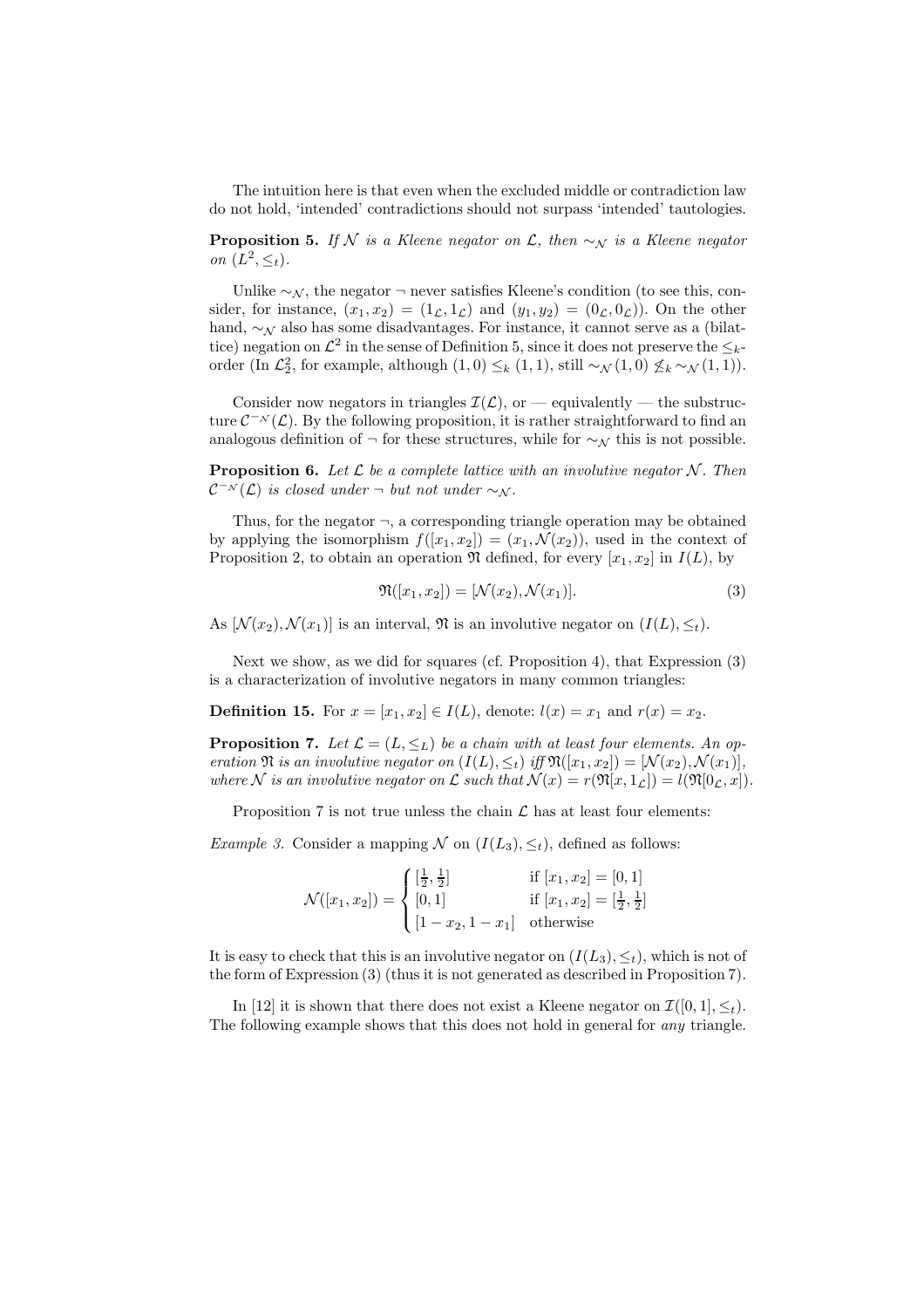#### Example 4.

- a) The operation N, defined by  $\mathcal{N}([0,0]) = [1,1], \mathcal{N}([1,1]) = [0,0]$  and  $\mathcal{N}([0,1]) =$ [0, 1] is a Kleene negator on  $(I(L_2), \leq_t)$ .
- b) The mapping N of Example 3 is a Kleene negator on  $(I(L_3), \leq_t)$ .

**Proposition 8.** Let  $\mathcal{L} = (L, \leq_L)$  be a chain with at least four elements. Then there does not exist a Kleene negator on  $(I(L), \leq_t)$ .

#### 4.2 Conjunction and disjunction

**Definition 16.** A *triangular norm* (a *t-norm*, for short) on  $\mathcal{L} = (L, \leq_L)$  is a mapping  $\mathcal{T}: L \times L \to L$  that is  $\leq_L$ -increasing in both arguments, commutative, associative, and satisfies, for every x in L,  $\mathcal{T}(1_{\mathcal{L}},x)=x$ .

**Definition 17.** A triangular conorm (a t-conorm, for short) on  $\mathcal{L} = (L, \leq_L)$  is a mapping  $S: L \times L \to L$  that is  $\leq_L$ -increasing in both arguments, commutative, associative, and satisfies, for every x in L,  $\mathcal{S}(0_{\mathcal{L}},x)=x$ .

Given a pre-bilattice  $\mathcal{B} = (B, \leq_t, \leq_k)$ , its  $\leq_t$ -meet  $\wedge$  and  $\leq_k$ -meet  $\otimes$  are clearly t-norms on  $(B, \leq_t)$  and  $(B, \leq_k)$ , respectively. Also, the  $\leq_t$ -join  $\vee$  and the  $\leq_k$ -join  $\oplus$  of  $\mathcal B$  are t-conorms on  $(B,\leq_k)$ , and  $(B,\leq_k)$ , respectively. This implies that for a complete lattice  $\mathcal{L} = (L, \leq)$  with a meet  $\wedge_L$  and a join  $\forall_L, \ T_{\leq_t}((x_1, x_2), (y_1, y_2)) = (x_1 \wedge_L y_1, x_2 \vee_L y_2)$  is a t-norm on  $(L^2, \leq_t)$  and  $\mathcal{T}_{\leq k}((x_1,x_2),(y_1,y_2)) = (x_1 \wedge_L y_1, x_2 \wedge_L y_2)$  is a t-norm on  $(L^2, \leq_k)$ . Similarly,  $S_{\leq t}((x_1, x_2), (y_1, y_2)) = (x_1 \vee_L y_1, x_2 \wedge_L y_2)$  is a t-conorm on  $(L^2, \leq_t)$  and  $\mathcal{S}_{\leq k}((x_1,x_2),(y_1,y_2)) = (x_1 \vee_L y_1, x_2 \vee_L y_2)$  is a t-conorm on  $(L^2, \leq_k)$ . Also,  $\mathcal{T}_{\leq t}$  is the  $\leq_t$ -greatest t-norm of  $(L^2, \leq_t)$  and  $\mathcal{T}_{\leq_k}$  is the  $\leq_k$ -greatest t-norm of  $(L^2, \leq_k)$ . Similarly,  $S_{\leq_k}$  and  $S_{\leq_k}$  are, respectively, the  $\leq_t$ -smallest t-conorm of  $(L^2, \leq_t)$  and the  $\leq_k$ -smallest t-conorm of  $(L^2, \leq_k)$ .

The definition of  $\mathcal{T}_{\leq t}$ ,  $\mathcal{S}_{\leq t}$ ,  $\mathcal{T}_{\leq k}$ , and  $\mathcal{S}_{\leq k}$  is an example of an effective way of generating t-(co)norms on (substructures of) squares  $\mathcal{L}^2$  by taking advantage of existing connectives on the underlying lattice  $\mathcal{L}$ . This leads us to define the notion of  $\mathcal{L}$ -representability.

**Definition 18.** Let  $\mathcal{L} = (L, \leq_L)$  be a complete lattice. A t-norm  $\mathfrak{T}$  on  $(L^2, \leq_t)$ (respectively, a t-conorm  $\mathfrak{S}$ ) is called *L*-representable, if there exist a t-norm  $\mathcal T$ and a t-conorm S on L (respectively, a t-conorm S' and a t-norm  $\mathcal{T}'$  on L) such that, for every  $(x_1, x_2), (y_1, y_2)$  in  $L^2$ ,

$$
\mathfrak{T}((x_1, x_2), (y_1, y_2)) = (\mathcal{T}(x_1, y_1), \mathcal{S}(x_2, y_2))
$$
\n(4)

$$
\mathfrak{S}((x_1, x_2), (y_1, y_2)) = (\mathcal{S}'(x_1, y_1), \mathcal{T}'(x_2, y_2))
$$
\n(5)

T and S (resp. S' and T') are called the representants of  $\mathfrak T$  (resp.  $\mathfrak S$ ).

Analogously, L-representable t-(co)norms on  $(L^2, \leq_k)$  can be defined in the obvious way.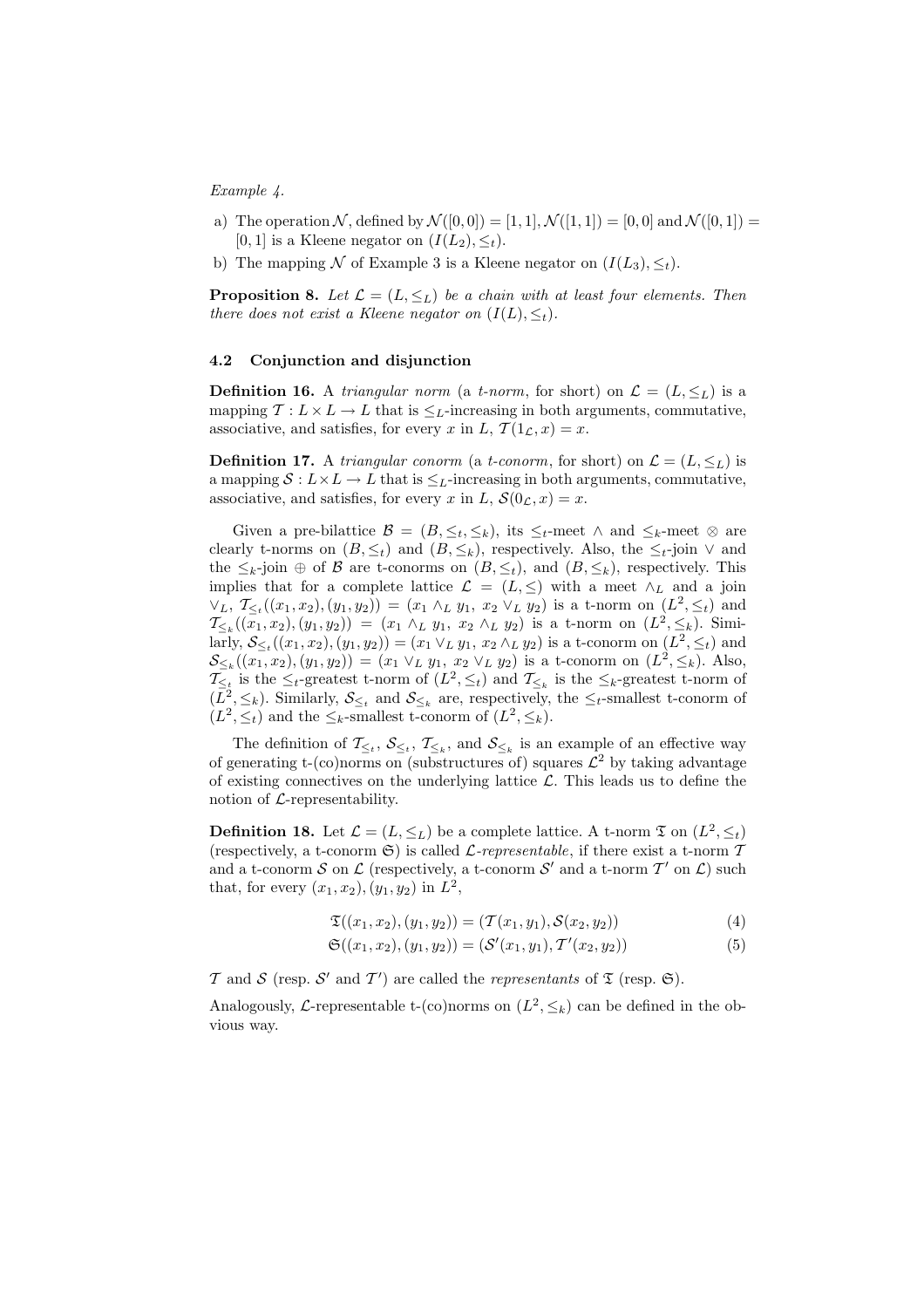The definition above allows a straightforward construction of t-(co)norms by operations that meet Definitions 16 and 17; it suffices to take any t-norm  $T$ and t-conorm  $S$  on  $\mathcal{L}$ , and to use them as representants in formulas (4) and (5) above. The converse, however, is not true; not any t-(co)norm on  $\mathcal{L}^2$  can be obtained by a representation. For instance, in [21] it is shown that the mapping  $\mathcal{T} : [0,1]^2 \rightarrow [0,1]$ , given by:

$$
\mathcal{T}((x_1, x_2), (y_1, y_2)) = (\min(x_1, y_1, \max(x_2, y_2)), \min(x_2, y_2))
$$
\n(6)

is indeed a t-norm on  $([0, 1]^2, \leq_k)$ , but clearly it is not *L*-representable, since its first component also depends on  $x_2$  and  $y_2$ .

Next we relate t-norms and t-conorms by appropriate negators. A natural way of doing so is to impose de Morgan's laws.

**Definition 19.** Let  $\mathcal T$  be a t-norm on  $\mathcal L$ , and let  $\mathcal N$  be an involutive negator on L. A t-conorm S on L defined by  $S(x, y) = \mathcal{N}(\mathcal{T}(\mathcal{N}(x), \mathcal{N}(y)))$  is called the  $\mathcal{N}\text{-}dual$  of T. A t-norm on  $\mathcal{L}$  that is the  $\mathcal{N}\text{-}dual$  of a given t-conorm, is defined on  $\mathcal L$  in a similar way.

For L-representable t-norms with N-dual representants on e.g.  $(L^2, \leq_t)$ , the choice of the negator  $\sim_N$  or  $\neg$  does not affect the identity of the dual t-conorm.

**Proposition 9.** Suppose that  $\mathfrak{T}$  is an  $\mathcal{L}$ -representable t-norm on  $(L^2, \leq_t)$  with representants  $(T, \mathcal{S})$ , such that T is the N-dual t-norm of S and N is an involutive negator on  $\mathcal L$ . Then the  $(\sim_{\mathcal N})$ -dual and the  $(\neg)$ -dual of  $\mathfrak T$  are the same.

A similar discussion applies also to the definitions of t-(co)norms on (substructures of)  $\mathcal{I}(\mathcal{L})$ , with the caveat that (1) there are no t-norms and t-conorms on  $(I(L), \leq_k)$ , and (2) in the choice of representants on L it must be assured that the resulting composite operation always yields an element of  $I(L)$ .

### 4.3 Implication

**Definition 20.** An *implicator* on a lattice  $\mathcal{L}$  is a mapping  $\mathcal{I}: L \times L \rightarrow L$ ,  $\leq_L$ increasing in its first component and  $\leq_L$ -decreasing in its second component, such that  $\mathcal{I}(0_\mathcal{L}, 0_\mathcal{L}) = 1_\mathcal{L}, \mathcal{I}(1_\mathcal{L}, 0_\mathcal{L}) = 0_\mathcal{L}, \mathcal{I}(0_\mathcal{L}, 1_\mathcal{L}) = 1_\mathcal{L}, \text{ and } \mathcal{I}(1_\mathcal{L}, 1_\mathcal{L}) = 1_\mathcal{L}.$ 

Given a t-norm  $\mathcal T$  and an implicator  $\mathcal I$  on  $\mathcal L$ , it is usual to require the following condition, known as the residuation principle.

$$
\mathcal{T}(x, z) \leq_L y \Leftrightarrow z \leq_L \mathcal{I}(x, y). \tag{7}
$$

This leads to the following class of implicators:

**Definition 21.** Let T be a t-norm on L. An R-implicator  $\mathcal{I}_{\mathcal{T}}$  (the residuum of T) is defined, for every x, y in L, by  $\mathcal{I}_{\mathcal{T}}(x, y) = \sup \{z \in L \mid \mathcal{T}(x, z) \leq_L y\}.$ 

Another definition of a family of implicators is motivated by the classical definition of the material implication  $x \to y$  as  $\neg x \lor y$ .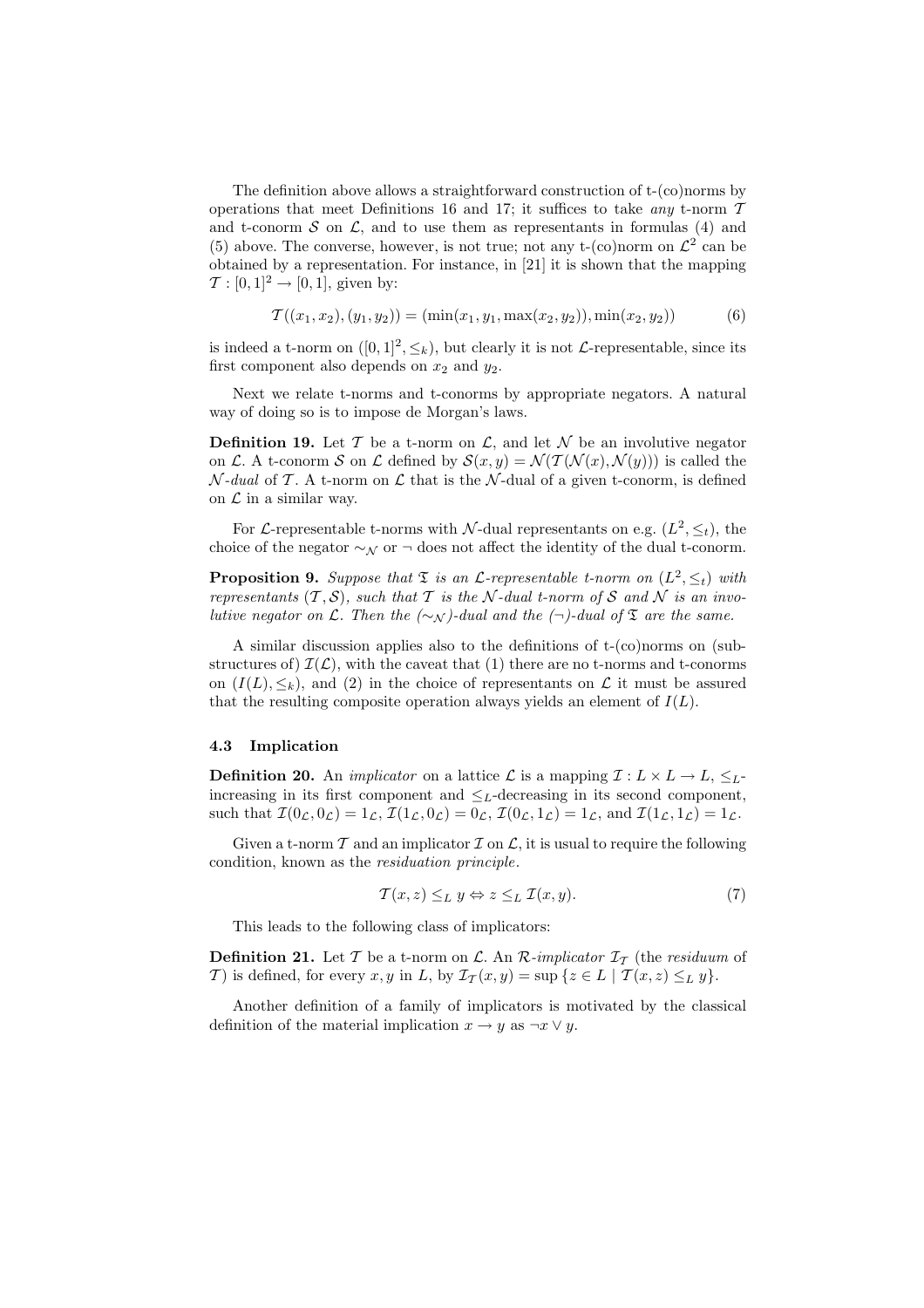**Definition 22.** Let S be a t-conorm and N a negator on L. The S-implicator  $\mathcal{I}_{\mathcal{S},\mathcal{N}}$  (generated by  $\mathcal{S}$  and  $\mathcal{N}$ ) is defined by  $\mathcal{I}_{\mathcal{S},\mathcal{N}}(x,y) = \mathcal{S}(\mathcal{N}(x), y)$ .

Clearly, each  $\mathcal{R}$ -implicator and  $\mathcal{S}$ -implicator is in particular an implicator. Moreover, these definitions reveal that very often implicators are linked to 'simpler' connectives. Also, we can exploit the classical equivalence between the formulas  $x \to f$  and  $\neg x$ , to define the following special kind of negator on  $\mathcal{L}$ .

**Definition 23.** Let  $\mathcal{L} = (L, \leq)$  be a complete lattice with an implicator  $\mathcal{I}$ . Then  $\mathcal{N}_{\mathcal{I}}$  defined by  $\mathcal{N}_{\mathcal{I}}(x) = \mathcal{I}(x, 0_{\mathcal{L}})$ , is called the *induced negator* of  $\mathcal{I}$ .

Examples of all the above operations on bilattice-based squares and triangles are thus easy to generate using the constructs introduced in the previous sections.

**Proposition 10.** Let  $\mathcal{B} = (B, \leq_t, \leq_k, \neg)$  be a classical bilattice with conflation −. Then  $\mathcal{I}_{\wedge} = \mathcal{I}_{(\vee,\sim)}$ , thus  $\mathcal{I}_{\wedge}$  is an S-implicator and an R-implicator on  $(B, \leq_t)$ .

Proposition 10 substantiates the claim, hinted at by Definition 7, that in classical bilattices the combination ' $-$  ¬' is the one that really plays the role of Boolean negation, and  $x \vee -\neg x$  are the analogies of classical tautologies.

**Definition 24.** Let  $\mathcal{L} = (L, \leq_L)$  be a complete lattice. Let T be a t-norm on  $\mathcal{L}$ for which Equation (7) holds together with  $\mathcal{I} = \mathcal{I}_{\mathcal{T}}$ , and for every x, y in L,

$$
\mathcal{I}_{\mathcal{T}}(\mathcal{I}_{\mathcal{T}}(x,y),y) = \mathcal{I}_{\mathcal{T}}(\mathcal{I}_{\mathcal{T}}(y,x),x) = x \vee_L y.
$$
 (8)

Then  $(L, \leq_L, T)$  is called an *MV-algebra*. <sup>6</sup>

Proposition 10 follows from the following observation and the facts that if  $(B, \leq_t, \leq_k, \neg)$  is a classical bilattice then  $(B, \wedge, \vee, \neg \neg)$  is a Boolean algebra, and any Boolean algebra  $(B, \wedge_B, \vee_B, \neg_B)$  is an MV-algebra, where  $\mathcal{T} = \wedge_B$  (see [26]).

**Proposition 11.** In an MV-algebra  $(L, \leq_L, T)$ , the mappings  $\mathcal{I}_T$  and  $\mathcal{I}_{S,N}$ , where  $\mathcal{N} = \mathcal{N}_{\mathcal{I}_{\mathcal{T}}}$  and  $\mathcal{S}$  is the  $\mathcal{N}$ -dual of  $\mathcal{T}$ , are identical.

Now we investigate what happens in squares that correspond to non-classical bilattices. The following proposition presents the general picture.

**Proposition 12.** Let  $\mathcal{L} = (L, \leq_L)$  be a complete lattice, and let  $\mathfrak{T}$  be a t-norm on  $(L^2, \leq_t)$ . Then  $(L^2, \leq_t, \mathfrak{T})$  is an MV-algebra if and only if there exist t-norms T and T' on  $\mathcal L$  such that  $(L, \leq_L, T)$  and  $(L, \leq_L, T')$  are both MV-algebras, and such that  $\mathfrak T$  is L-representable with representants  $\mathcal T$  and  $\mathcal S$ , where  $\mathcal S$  is the  $\mathcal{N}$ -dual t-conorm of a t-norm  $\mathcal{T}'$  for some involutive negator  $\mathcal{N}$ .

We turn now to triangles. In these structures the situation is complicated by the fact that there need not exist a Kleene negator on  $(I(L), \leq_t)$ , while this is a prerequisite of an MV-algebra  $[9]$ .<sup>7</sup> The following example summarizes previous findings when  $\mathcal L$  is the unit interval.

 $6$  This definition is not a reproduction of the original, lengthy one, given in [8], but is rather a minimal characterization in terms of required properties (see e.g. [26]).

<sup>&</sup>lt;sup>7</sup> Indeed, if  $(\mathcal{L}, \leq_L, \mathcal{T})$  is an MV-algebra, then  $\mathcal{N}_{\mathcal{I}_{\mathcal{T}}}$  is a Kleene negator on  $\mathcal{L}$ ; see [9, Theorem 2.31].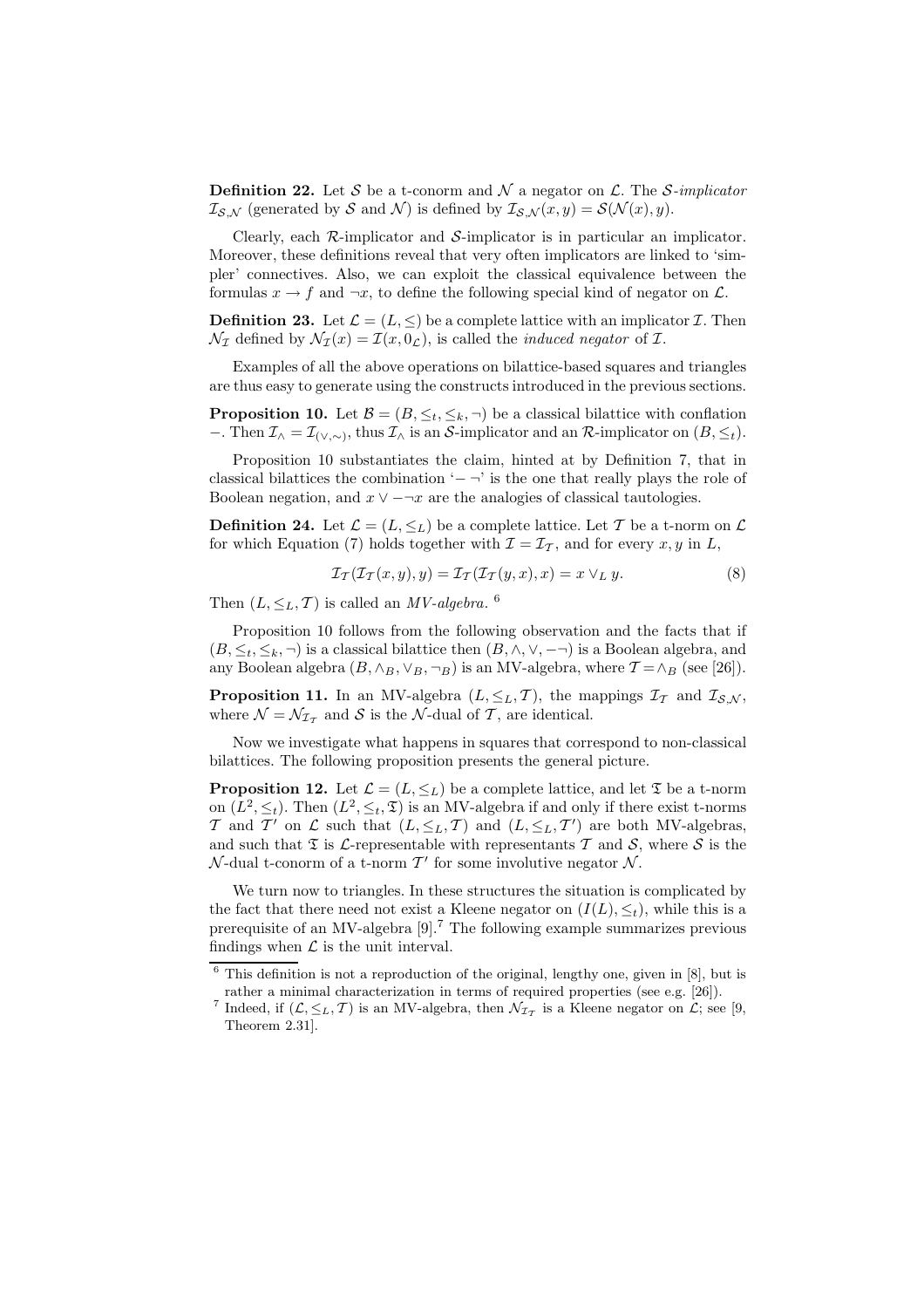*Example 5.* Consider the lattice  $(I([0, 1]), \leq_t)$ . The mapping  $\mathcal{T}([x_1, x_2], [y_1, y_2]) =$  $[\max(0, x_1+y_1-1), \max(0, x_2-1+y_1, y_2-1+x_1)]$  is a non-representable t-norm and it satisfies the residuation principle (7) together with  $\mathcal{I} = \mathcal{I}_{\mathcal{T}}$ . Moreover, here  $\mathcal{I}_{\mathcal{T}} = \mathcal{I}_{\mathcal{S}, \neg}$ , where  $\mathcal{S}$  is the  $\neg$ -dual of  $\mathcal{T}$ . Nevertheless, since there is no Kleene negator on  $(I([0, 1]), \leq_t)$ , the triple  $(I([0, 1]), \leq_t, T)$  is not an MV-algebra.

Example 5 thus shows that the property of having coinciding  $\mathcal{R}_-$  and  $\mathcal{S}_$ implicators is not unique to MV-algebras. Conversely, one might also wonder if substructures of bilattice-based triangles can ever be MV-algebras; the following example answers this question in the affirmative.

*Example 6.* Consider the triangle  $\mathcal{I}(\mathcal{L}_2)$  from Example 2. As we have seen, the mapping N defined in Example 4 is a Kleene negator on  $(I(L_2), \leq_t)$ . Consider the following truth tables that define a t-norm T and an implicator  $\mathcal I$  on  $(I(L_2), \leq_t)$ :

|                                 | $\mathcal{T}$ [0,0] [1,1] [0,1]                                                                                                |  |  | $\mathcal{I} \begin{bmatrix} 0,0 \end{bmatrix}$ $[1,1] \begin{bmatrix} 0,1 \end{bmatrix}$ |  |
|---------------------------------|--------------------------------------------------------------------------------------------------------------------------------|--|--|-------------------------------------------------------------------------------------------|--|
|                                 | $\overline{[0,0]}$ $\begin{bmatrix} 0,0 \end{bmatrix}$ $\begin{bmatrix} 0,0 \end{bmatrix}$ $\begin{bmatrix} 0,0 \end{bmatrix}$ |  |  | [0,0][[1,1] [1,1] [1,1]                                                                   |  |
|                                 | $[1, 1]$ $[0, 0]$ $[1, 1]$ $[0, 1]$                                                                                            |  |  | $[1,1][0,0]$ $[1,1]$ $[0,1]$                                                              |  |
| $[0,1]$ $[0,0]$ $[0,1]$ $[0,0]$ |                                                                                                                                |  |  | $[0,1]$ $[0,1]$ $[1,1]$ $[1,1]$                                                           |  |

Then  $\mathcal{I} = \mathcal{I}_{\mathcal{T}}$ , the residuation principle is satisfied in this case, and as it is easily verified (e.g., by checking the truth tables),  $(I(L_2), \leq_t, \mathcal{T})$  is an MV-algebra.

We note, finally, that even if a Kleene negator exists on  $(I(L), \leq_t)$ , it might happen that there is no t-norm T on this triangle such that  $(I(L), \leq_t, T)$  is an MV-algebra. An example of this situation is the triangle  $\mathcal{I}(\mathcal{L}_3)$  from Example 2. As we have shown (Example 4-b), there exists a Kleene-negator on  $(I(L_3), \leq_t)$ . Nevertheless, there is no t-norm on  $(I(L_3), \leq_t)$  satisfying Conditions (7) and (8).

# 5 Conclusion

In this paper we have described an ongoing work that identifies bilattices, and in particular the constructs of bilattice-based squares and triangles, as appropriate structures for relating IVFSs and IFSs within one uniform and general framework. By not constraining ourselves to consistent elements only, a natural setting to represent and handle contradictions emerges.

We have shown that the definition and representation of suitable logical connectives within this setting can benefit a lot from bringing together results from both bilattice and  $\mathcal{L}$ –fuzzy set theory, and – moreover – it raises many non-trivial questions regarding the inter-relationships among the various alternatives. In a forthcoming paper we illustrate the application potential and the intuitive appeal of our framework in the context of preference modeling, showing that our approach clarifies and simplifies exiting works in this area (e.g., [17] and [25]).

### Acknowledgements

This paper was prepared during the second author's visit to the Academic College of Tel-Aviv, sponsored by the National Science Foundation–Flanders.